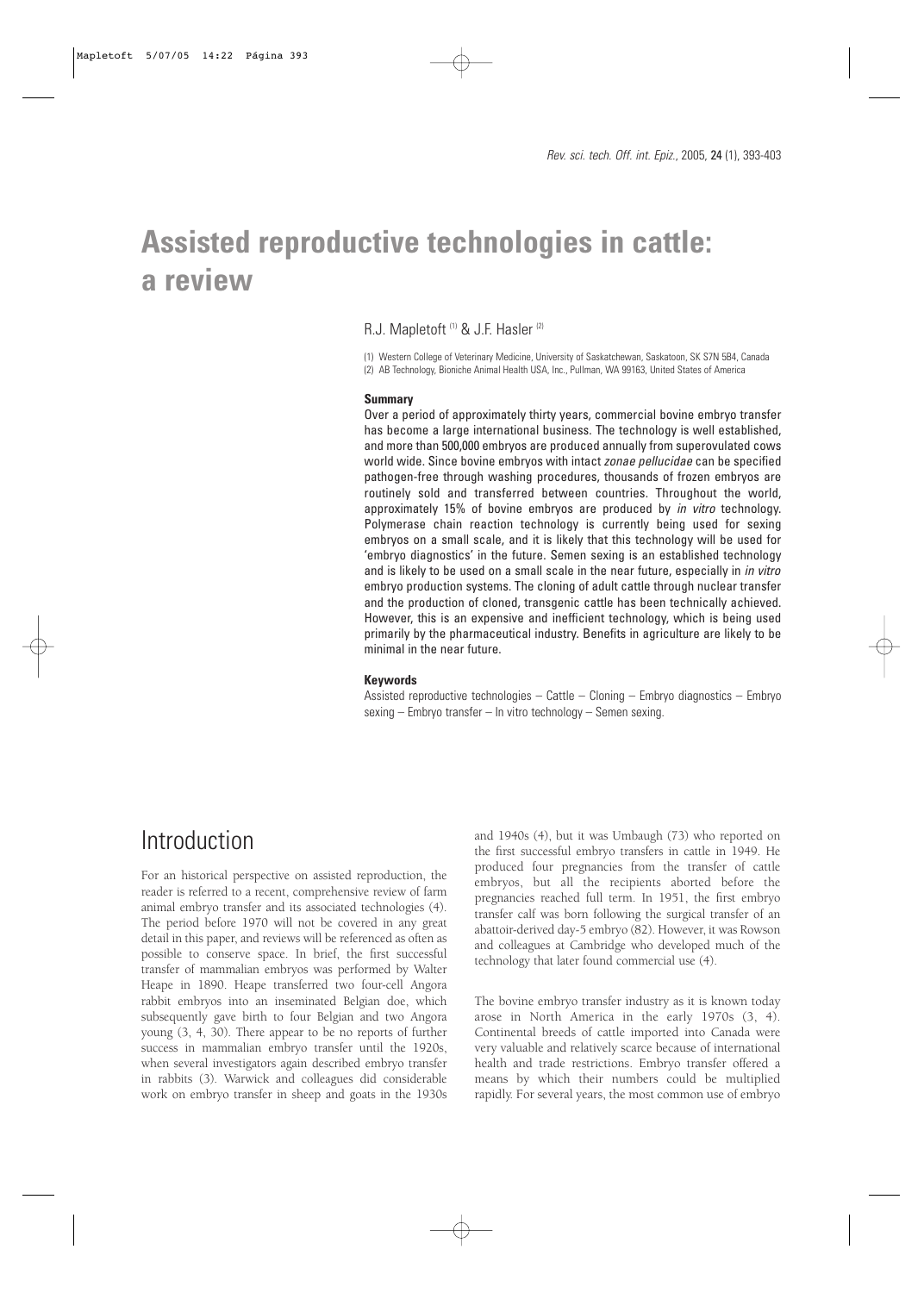transfer in animal production programmes was the proliferation of so-called desirable phenotypes. However, in 1987, Smith (59, 60) at the University of Guelph introduced the concept of multiple ovulation and embryo transfer (MOET). He showed how well-designed MOET programmes could lead to increased selection intensity and reduced generation intervals, resulting in improved genetic gains. The establishment of nucleus herds and subjecting heifer offspring to 'juvenile MOET' could result in genetic gains that approached twice those achieved with traditional progeny test programmes. It is noteworthy that, prior to the work of Smith, most embryo transfers conducted in Canada occurred in beef cattle, whereas approximately 75% of the embryo transfer work in Canada in 2002 involved dairy cattle. Approximately 65% of embryo transfer work in the United States of America (USA) continues to involve beef cattle (70).

Embryo transfer is now commonly used to produce artificial insemination (AI) sires from highly proven cows and bulls (10, 68). Although technical costs would seem to preclude the use of embryo transfer techniques for anything but seed-stock production at this time, the commercial cattle industry can benefit by the use of bulls produced through well-designed MOET programmes (15, 53). The success of MOET programmes has now led to the use of this technology to test AI sires genetically (40). Selected cows are superstimulated and inseminated to highly proven bulls. Male offspring are placed in waiting while female offspring are placed into production. Bulls are then proven by production records from siblings rather than offspring (61). With this approach, it is possible to test a bull genetically in three-and-a-half years, as opposed to five-and-a-half years using traditional progeny testing schemes. Although some accuracy may have been sacrificed, the shorter generation intervals result in a greater overall genetic gain. Although results supported the theory, physiology was a limiting factor. Superovulatory results made it difficult to produce the desired number of offspring for genetic testing.

Although the applications (42) and techniques (43) associated with bovine embryo transfer have previously been reviewed, a brief historical perspective may be useful. Early investigators described non-surgical embryo recovery techniques (52), but these were not very successful, and so all embryo recoveries and transfers performed in the early 1970s were conducted surgically. As a consequence, the first commercial embryo transfer programmes relied on mid-ventral surgical exposure of the uterus and ovaries with the donor under general anaesthesia. This required surgical facilities and limited use of the technology in the dairy industry because the udder of dairy cows hindered mid-ventral access to the reproductive tract. It was not until the mid-1970s that non-surgical embryo recovery became sufficiently developed to be used in commercial practice (17, 19, 50).

In the early 1980s, non-surgical embryo transfer techniques (51, 86) were adopted, allowing embryo transfer to be practised on the farm and making it especially attractive to dairy farmers.

The embryo transfer industry grew rapidly in the late 1970s, both in terms of the number of practitioners and the number of donors flushed. Seidel (54) reported that, in 1979, more than 17,000 pregnancies resulting from the transfer of bovine embryos were recorded in North America. More recently, Thibier (70) reported that, in the year 2002, 538,312 bovine embryos were transferred world wide, of which 52% were transferred after on-farm freezing and thawing and 15% were produced by *in vitro* techniques. North America has continued to be the centre of commercial embryo transfer activity, with more than 42,000 donor cows superstimulated and more than 190,000 embryos transferred (35% of all reported embryo transfers in the world). However, commercial embryo transfer in North America is static or declining. In South America, by comparison, commercial embryo transfer is expanding, accounting for 22% of embryo transfers throughout the world in 2002. Europe and Asia each reported about 17% of the total number of bovine embryo transfers in 2002 (70).

The International Embryo Transfer Society (IETS) was founded in 1974, with 82 Charter Members, representing researchers, academics and veterinary practitioners (69). However, with the founding of regional embryo transfer organisations, a growing number of commercial embryo transfer practitioners have discontinued membership in the IETS in favour of their regional organisations. It is also clear that a growing number of the IETS membership are basic researchers representing government, industrial or academic institutions, including human medicine (30). However, the IETS has played a very important role in the dissemination of basic and applied information, assisting in the rapid growth of the embryo transfer industry in the 1980s and 1990s. In particular, the Import/Export Committee of the IETS, now referred to as the Health and Safety Advisory Committee (HASAC), has been instrumental in gathering and disseminating scientific information on the potential for disease control through the use of bovine embryo transfer (69). The following contributions are of note:

– the 'round table' meeting on disease control issues and embryo transfer, organised by the IETS and the World Organisation for Animal Health (OIE) in 1985 (46)

– the formulation of disease control procedures for the international movement of embryos, as established in the OIE *Terrestrial Animal Health Code* (47)

– the organisation of the International Embryo Movement Symposium, sponsored by the IETS at the XXXIII World Veterinary Congress in Montreal in 1987.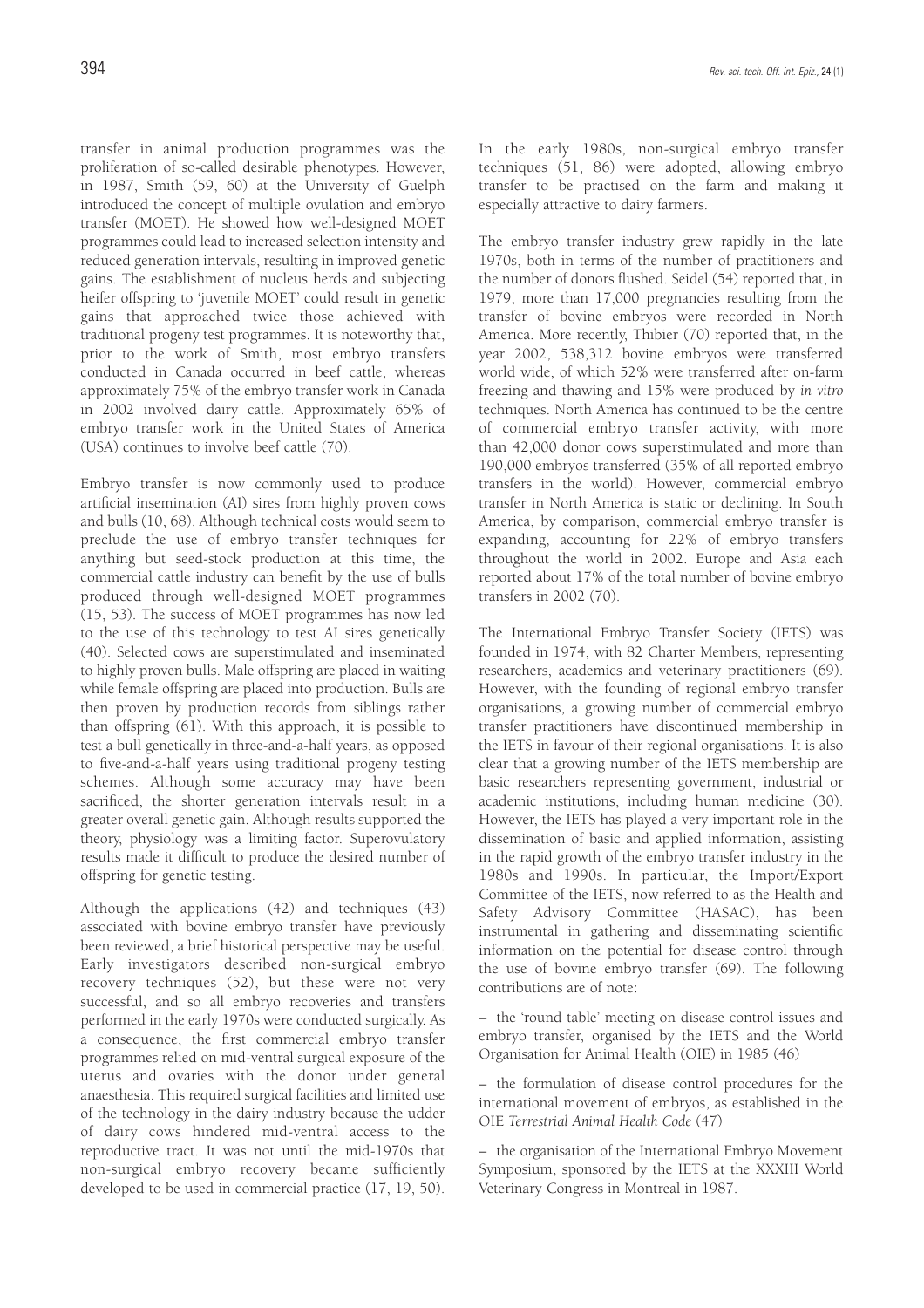These landmark events, in addition to continued close collaboration between the IETS and the OIE, have made the international movement of cattle embryos possible. In this regard, the *Manual of the IETS* (64) has become the reference source for disease control procedures used in export protocols (64).

In 1982, the American Embryo Transfer Association was formed to unite and organise the commercial embryo transfer industry in the USA. In 1984, the Canadian Embryo Transfer Association was formed. The objectives of both organisations include the following:

– to establish standards for performance and conduct

– to liaise with Federal agencies for both domestic and international embryo transfer.

These associations also co-operate directly with breed associations, producer groups and international groups, such as the IETS. Their purpose is to establish standards of practice which ensure confidence in the use of embryo transfer technology for disease control, in the USA and Canada and throughout the world. Their certification programmes are vital in ensuring that embryo transfer practitioners are technically and ethically competent to handle embryos for international trade.

There has been no appreciable increase in the number of embryos produced per superovulated donor over the past twenty years. However, recognising the importance of follicle wave dynamics (1, 7) and devising methods for the synchronisation of follicular wave emergence (7, 8) have simplified the way in which superovulation is achieved, resulting in increased embryo production per unit of time. Donor cows are being superstimulated more frequently than in the past, and more embryos are being produced per year with no change in the actual superstimulation protocol. Applying similar procedures to the recipients has made oestrus detection, and the need to wait for animals to 'come into heat', unnecessary, facilitating the management of commercial embryo transfer programmes (8).

### Disease control

Several large studies have now shown that the bovine embryo does not transmit infectious diseases. In fact, the Research Subcommittee of HASAC, within the IETS, has categorised disease agents based on the risk of transmission with a bovine embryo (66). Category 1 comprises diseases or disease agents for which sufficient evidence has accrued to show that the risk of transmission is negligible, provided that embryos are properly handled between collection and transfer. Proper handling includes the following:

– microscopic inspection of the *zona pellucida* at a magnification of at least 50× to ensure that it is intact and free of adherent material

– ten washes of the embryo with at least 100-fold dilution of each wash

– on occasion, two trypsin treatments to dissociate viruses that tend to stick to the *zona pellucida*.

Category 1 diseases include, as follows:

- enzootic bovine leukosis
- foot and mouth disease (cattle)
- bluetongue (cattle)
- *Brucella abortus* (cattle)

– infectious bovine rhinotracheitis (trypsin treatment required)

– Aujeszky's disease (pseudorabies) in swine (trypsin treatment required)

– bovine spongiform encephalopathy.

Category 2, 3 and 4 diseases are those for which less research information has been generated. However, it should be noted that none of the infectious diseases studied has been transmitted by *in vivo*-produced bovine embryos, provided embryo handling procedures were followed correctly (58). Consequently, it has been suggested that embryo transfer be used to salvage genetic material in the event of a disease outbreak (85), which could be a useful alternative in establishing disease-free herds.

#### Embryo export and import

The intercontinental transportation of live animals costs several thousands of dollars, whereas an entire herd can be transported, in the form of frozen embryos, for less than the price of a single plane fare. Additional benefits of frozen embryos in comparison to live animals include, as follows:

- a reduced risk of disease transmission
- reduced quarantine costs
- the ability to select animals from a wider genetic base

– the ability to retain the genes of the selected animals within the exporting country

– the ability of the animals to adapt.

Adaptation is particularly important in tropical and subtropical environments, where the resulting calf would have the opportunity to adapt first while in the uterus and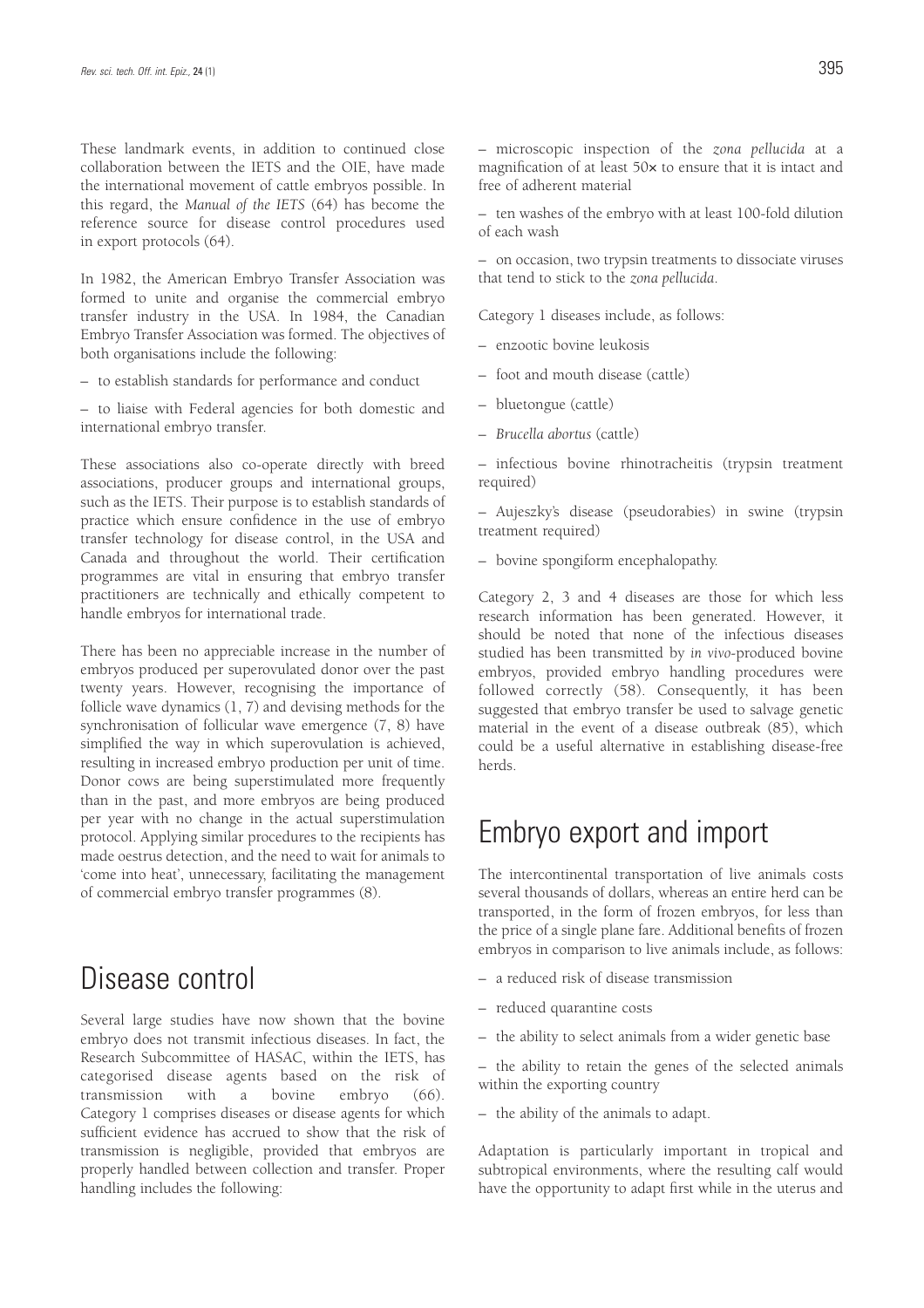then while suckling a recipient cow indigenous to the area. However, the reduced risk of infectious disease transmission is the overwhelming benefit of using embryos in international trade.

In 1961, the successful long-distance transportation of sheep embryos in the oviducts of rabbits was reported (30). Although there are no published records of cattle embryos being transported in a similar way, the advent of reliable cryopreservation techniques has aided the movement of cattle embryos across international borders. Over the last ten years, embryo import regulations for many countries have been simplified to such a degree that embryo exporters are now able to operate in a predictable and routine manner. In 2002, approximately 30,000 embryos were frozen in North America for export. Obviously, the growth of embryo exports is closely linked to the existence of realistic health regulations in the importing countries. However, changes in these regulations are often unpredictable, especially when relatively new disease problems arise.

Although handling procedures recommended by the IETS make it possible to safely export *in vivo*-derived embryos originating from donors which are sero-positive to certain pathogens (63), the case is very different for embryos produced with *in vitro* techniques (44). The structure of the *zonae pellucidae* of *in vitro*-produced (IVP) bovine embryos differs from that in *in vivo*-derived embryos (79). In a recent review, it was shown that a number of pathogens are more likely to remain associated with *in vitro*-derived embryos following washing than with *in vivo*-derived embryos (65). This has potentially serious ramifications for the international movement of IVP embryos. Serological testing for the microbes in question could be performed on donor cows that produce oocytes through transvaginal ultrasoundguided ovum pick-up (OPU). However, there may be a serious health risk when oocytes are recovered from ovaries derived from abattoirs (44).

# Cryopreservation: direct transfer of frozen/thawed embryos and vitrification

The development of effective methods of freezing embryos (38, 83) has made embryo transfer a much more efficient technology, which no longer depends on the immediate availability of suitable recipients. Freezing bovine embryos is now common and pregnancy rates are only slightly less than those achieved with fresh embryos (39). Recently, the use of highly permeating cryoprotectants, such as ethylene glycol, has allowed the direct transfer of bovine embryos (32, 75). In this approach, the embryo straw is thawed in a water bath, much like semen, and its contents are deposited directly into the uterus of the recipient, as occurs in AI. There is no need for a microscope or complicated dilution procedures. The cryoprotectant leaves the embryo in the uterus, without causing osmotic stress. In a recent study of the North American embryo transfer industry, pregnancy rates from direct-transfer embryos were comparable to those achieved with glycerol (39). During 2002, more than half the embryos collected in North America were frozen, and most were frozen in ethylene glycol for direct transfer (70). Although the level of skill required to transfer these embryos is the same as that needed for conventionally frozen embryos, no embryologist is required at the time of thawing. Consequently, a growing number of direct-transfer embryos are now being transferred by technicians with experience in AI.

Freezing and thawing procedures are time-consuming and require the use of biological freezers and a microscope. Complicated embryo freezing procedures may soon be replaced by a relatively simple procedure called vitrification (48). With vitrification, high concentrations of cryoprotectants are used and the embryo in its cryoprotectant solution is placed directly into liquid nitrogen. As a result of the high concentration of cryoprotectants and the ultra-rapid method of freezing, ice crystals do not form; instead the frozen solution forms a 'glass'. Since ice crystal formation is one of the most damaging processes in freezing, vitrification has much to offer in the cryopreservation of oocytes and IVP embryos. However, its greatest advantage is its simplicity. Vitrification is now widely used experimentally and recent results suggest that bovine embryos can be vitrified in 0.25 ml straws for direct transfer (76).

### Embryo production in vitro

Although each ovary contains hundreds of thousands of oocytes at birth, most are lost through atresia. This process starts even before birth. This tremendous loss of genetic material could be reduced by harvesting oocytes from the ovary and using IVP techniques (12, 29). Bovine IVP is now a well-established and reasonably efficient procedure. Moreover, OPU at frequent intervals, in combination with *in vitro* fertilisation, has proved its worth in improving or increasing the yield of embryos from designated donors. In addition, IVP can be used to salvage irreplaceable genetic material following slaughter for infectious disease control or culling for other reasons (30). *In vitro* fertilisation has also been used to produce the thousands of embryos needed for scientific research (26), including efforts to produce embryonic stem cells. The constituent oocyte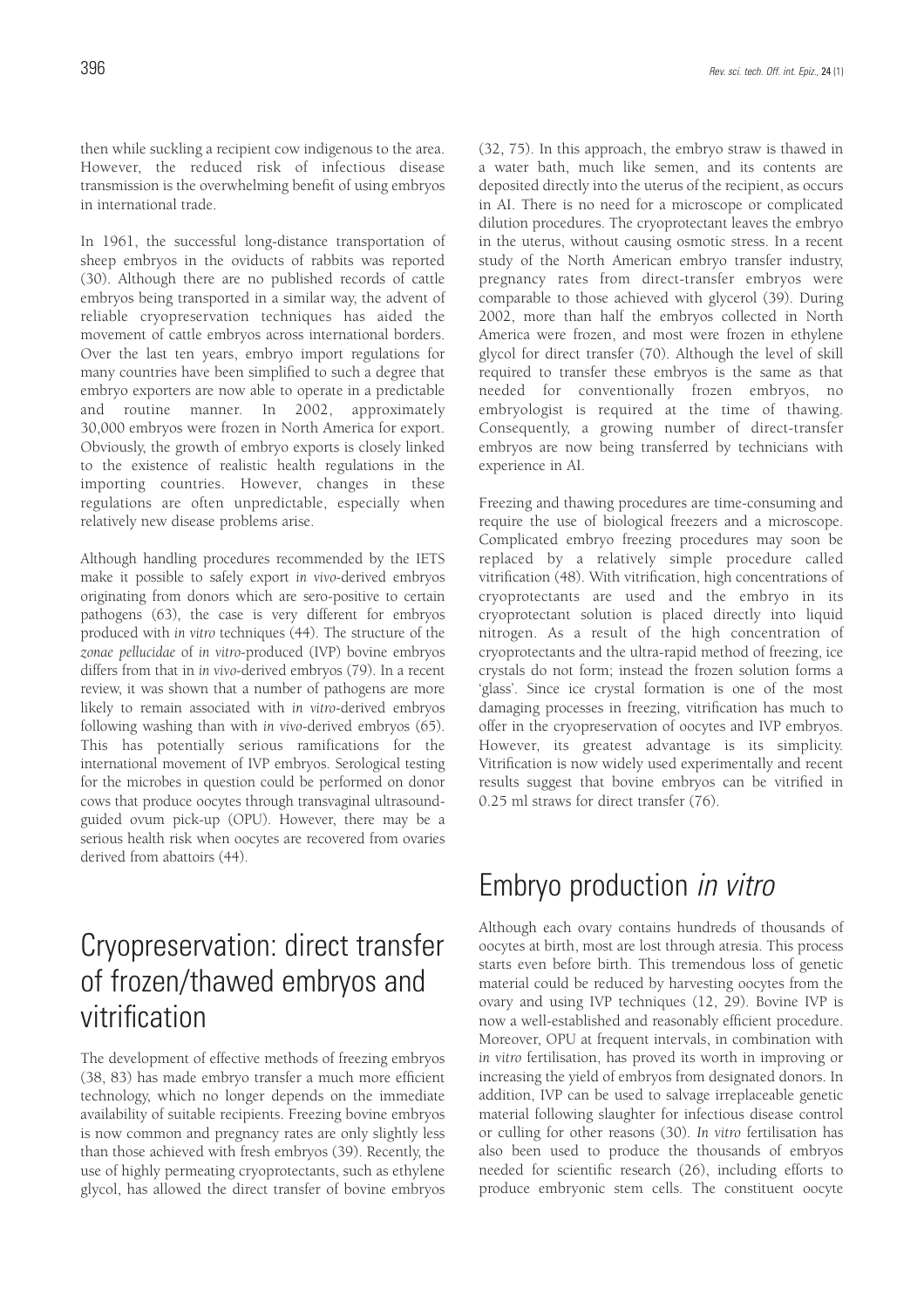maturation and embryo culture techniques are also integral parts of the procedures for cloning by somatic cell nuclear transfer and generating transgenic cattle which produce valuable pharmaceutical proteins in their milk (45). *In vitro* fertilisation by intracytoplasmic sperm injection, so prominent in assisted human reproduction, is feasible in cattle, even with freeze-dried sperm (36), but not yet widely applied.

A few laboratories have reported very modest successes in producing pregnancies from IVP of embryos from calves (18, 22, 67), which offers the potential for increased genetic gain by decreasing generation intervals (5). In addition, OPU has proven to be safe and very successful in pregnant cattle and is often used when there is high demand for offspring from a particular donor cow, or MOET programmes require additional offspring. Oocytes with good viability have been collected once or twice weekly, or after pre-treatment with follicle-stimulating hormone, as late into gestation as 90 to 150 days, with very few abortions (23, 25).

Several authors have directly addressed the question of using IVP as a substitute for *in vivo* embryo production by conventional embryo transfer procedures (11, 29, 57). It is clear that pregnancies can be produced by IVP from donor females that are infertile both to AI and conventional embryo transfer technology (20, 31, 41). However, it is unclear whether IVP is a realistic alternative to conventional superovulation and embryo transfer for producing embryos from reproductively healthy cattle. Data for 2002 show that, on a worldwide basis, more than 80,000 IVP embryos (both fresh and frozen) were transferred (70). This is nearly double the number reported for 2001, but is accounted for, almost entirely, by the increase of activity in Brazil.

One commercial embryo transfer unit in North America has provided data comparing the efficacy of conventional embryo transfer to that of IVP in cattle (11). Success rates for IVP (4.7 embryos per OPU session, 48% blastocysts from oocytes recovered) greatly exceeded the published results of other commercial programmes. The authors directly compared the results of IVP and the conventional *in vivo* programmes and concluded that IVP would produce about 3.4 times more embryos and 3.2 more pregnancies in a 60-day period, assuming only one superovulation per donor. This rate is somewhat higher than that reported by other commercial embryo transfer practitioners (see above). At present, under commercial conditions in North America, it appears to be more expensive to produce pregnancies by IVP than with conventional superovulation and embryo transfer. For most breeders, this technology is an advantage only for extremely valuable cows which are infertile or fail to produce embryos after superstimulation.

### Prenatal determination of sex

Determining the sex of bovine embryos before implantation, using polymerase chain reaction (PCR), is a service offered by a moderate number of embryo transfer businesses (71). However, removing the biopsy from the embryo requires a high level of operator skill, and embryo biopsy is an invasive technique that results in disruption of the integrity of the *zona pellucida* and some reduction in the viability of the embryo. Both this procedure and a successful PCR programme also require a higher level of hygiene and care than is often practised with 'on farm' embryo transfer. Although a modest number of livestock breeders readily accept embryo sexing, it is not a technology that has found widespread use in the embryo transfer industry. During 2002, almost 3,800 sexed embryos were transferred in Canada, one-third of them after freezing and thawing (70).

In the near future, PCR assays to identify other traits of economic importance will no doubt become available (6). The extent of the market for this technology will depend on the value of the genes in question to cattle breeders. Marker-assisted selection (MAS), based on identifying genetic markers for unknown alleles of valuable traits, probably has a similar future (24). Like genotyping of specific alleles, MAS can potentially be applied to embryo biopsies if sufficiently valuable markers can be identified. A PCR assay currently exists for simultaneous detection of the bovine leucocyte adhesion deficiency gene and the sex of embryo biopsies (30). It is probable that PCR techniques will be developed that permit the analysis of a large number of markers from one biopsy simultaneously, leading to the concept of 'embryo diagnostics'.

The flow cytometric technology used to separate X- and Y-bearing sperm into live fractions has been improved over the last ten years (34, 35). Approximately 10 million live sperm of each sex can be sorted per hour (55), with a resulting purity rate of 90%. In AI field trials involving approximately 1,000 heifers, pregnancy rates following insemination with one million sexed, frozen sperm were reported to be 70% to 90% the rate of unsexed controls inseminated with 20 to 40 million sperm (56). A recent study which compared 574 calves produced from sexsorted sperm with 385 control calves concluded that there were no differences in gestation, neonatal deaths, ease of calving, birth weight or survival rate to weaning (72). The disadvantages of flow cytometry are the slow speed of sorting, the decreased sperm viability (pregnancy rates), especially in superovulated donor cows, the cost of the semen, and the availability of semen from specific bulls (2). It is likely that sexed semen will have the greatest use in IVP of bovine embryos in the near future.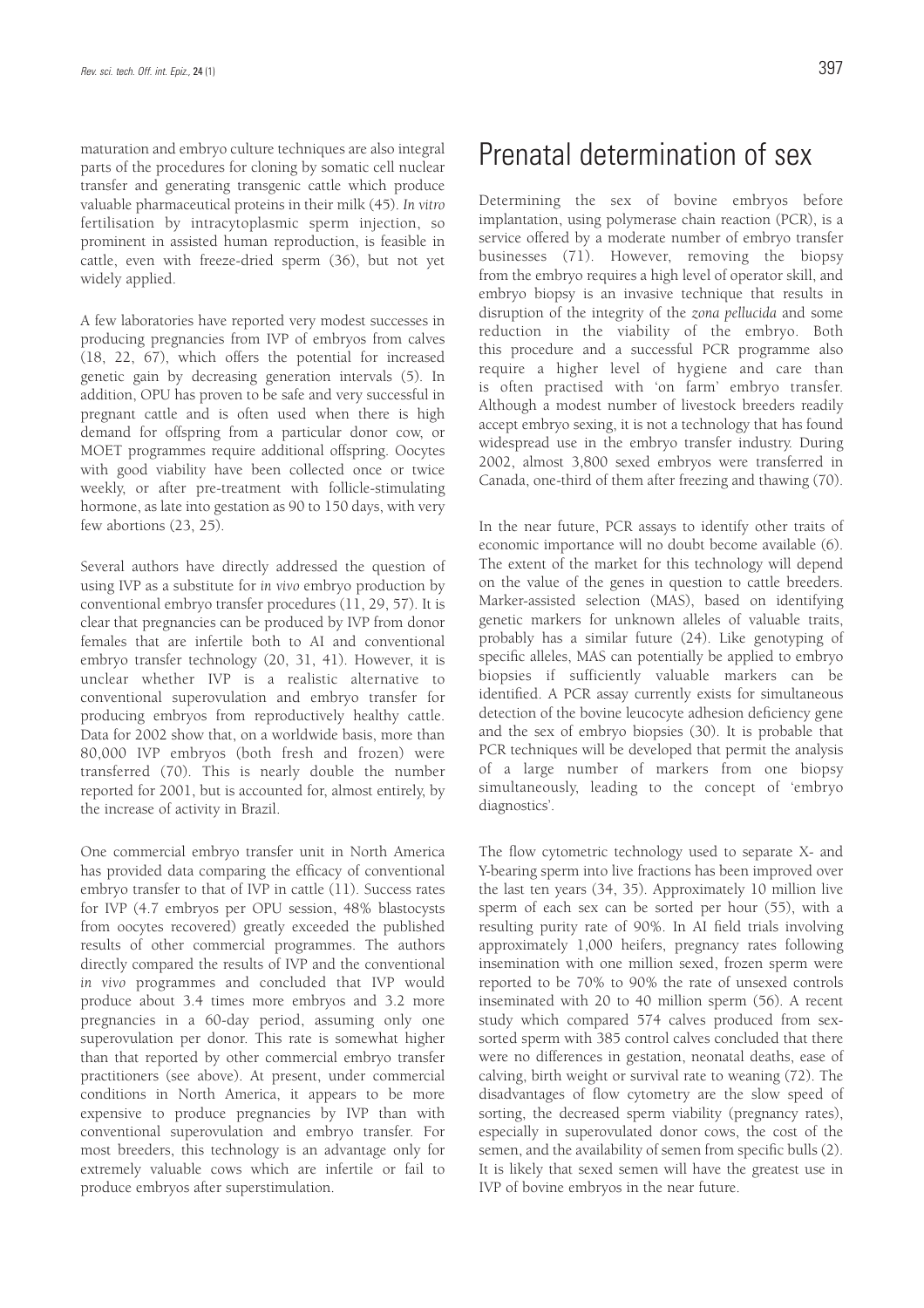# Production of identical offspring

Embryos can be split before transfer to produce identical twins. Pregnancy rates of 50% or more per demi-embryo have been reported, resulting in a net pregnancy rate of more than 100% per original bovine embryo (27). Cloning can also be used to produce identical offspring (9). Embryonic cloning was first reported by Willadsen (81). He showed that the developmental programme for eightand sixteen-cell nuclei could be reset back to fertilisation by the oocyte cytoplasm. The births of lambs cloned from cultured embryonic cells in 1996 (14), and of 'Dolly', cloned from a mammary cell taken from an adult ewe (84), have resulted in a great deal of research on cloning in a number of mammals. The results have contradicted two long-held models in developmental biology, as follows:

*a)* that differentiated embryonic cells are irreversibly modified

*b)* that cells (in this case, somatic cells) from adult mammals could not be re-programmed to develop into embryos.

Following the success of cloning in sheep, bovine clones have also been produced, using the following cell types (reviewed in 30):

- foetal fibroblasts
- oviductal and cumulus cells
- granulosa cells
- skin fibroblast cells
- muscle cells.

Adult somatic cell nuclear transfer also has been used to preserve the last surviving cow in a rare breed (80), and fibroblasts from a 21-year-old bull were successfully used to produce a cloned calf (33). Progress has been hindered by very poor rates of cloning efficiency, low pregnancy rates, high abortion rates and poor calf survival (21, 37, 77, 87). Consequently, the use of this technology for multiplying elite cattle on a large scale depends on improving the efficiency of the procedures (28). However, it has been reported recently that more than 2,600 cloned cattle embryos have been transferred into recipients in one programme in the USA (20). Moreover, very recently, it was reported that it was possible to clone cattle with nothing more than regular embryo transfer equipment (74).

## **Transgenics**

The use of cultured somatic cells to produce clones allows workers to genetically modify the cells through gene transfer (16). Unfortunately, very poor rates of cloning efficiency, low pregnancy rates, high abortion rates and poor calf survival are common. Transfection has largely replaced the inefficient technique of pro-nuclear microinjection, which was used during the early years of transgenic animal production. Transfection has proved very successful in producing transgenic cells with relatively short deoxyribonucleic acid (DNA) sequences. However, longer DNA sequences, which incorporate large and complex genes, have been successfully incorporated into human artificial chromosomes, which were then introduced into bovine fibroblasts and, ultimately, into bovine clones (49). This work involved a number of steps, including the production of intermediate foetuses, which were genetically tested and then used to produce the desired cloned cattle. Robl *et al.* (49) reported that 21 calves carrying the human artificial chromosomes were produced and that at least some of these offspring produced human polyclonal antibodies.

Transgenic technology could also be used to produce clonal lines of embryos that have been genetically modified (13, 45, 49, 62, 78) to:

- improve the efficiency of meat or milk production
- modify milk composition
- improve disease resistance.

However, the use of this technology to multiply elite or genetically modified cattle on a large scale depends on major improvements in the efficiency of the procedures. It is highly likely that cloned transgenic embryos will be used by the pharmaceutical industry well before they can be produced at a cost and with an efficiency that is acceptable to the cattle industry. Thus, the availability of transgenic clones for the cattle industry will probably be quite limited for some years to come.

### Conclusion

Commercial embryo transfer in cattle has become a wellestablished industry in many parts of the world, with more than 500,000 embryos being transferred on an annual basis. Although this results in a very small number of offspring, considering the total numbers of calves born throughout the world each year, the impact is large because of the quality of animals being produced. Multiple ovulation and embryo transfer are now being used for real genetic improvement, especially in the dairy industry, and most semen used today comes from bulls produced by embryo transfer. However, the real benefit of embryo transfer is that *in vivo*-produced bovine embryos can be specified pathogen-free through washing protocols, making this an ideal procedure for disease control programmes or in the international movement of animal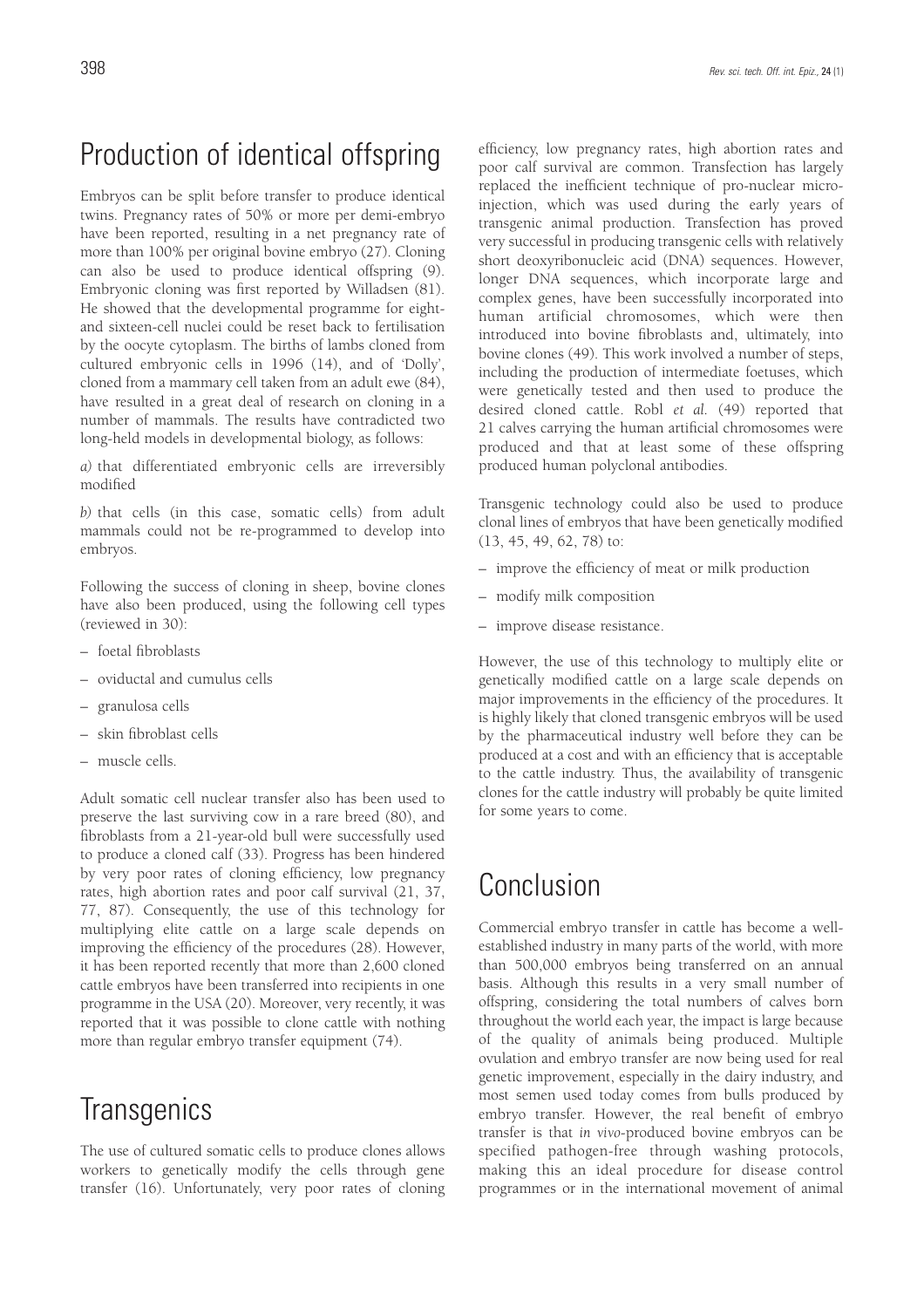genetic material. Techniques have improved over the past thirty years so that frozen-thawed embryos can be transferred to suitable recipients as easily and simply as in AI. *In vitro* embryo production and embryo and semen sexing are also successfully performed, but time and cost limit their widespread use. Somatic cell cloning and the production of transgenic, cloned embryos have also been shown to be possible, but the high cost and inefficiency of these procedures preclude their use in cattle improvement programmes at this time. A combination of embryo transfer, using highly proven cows inseminated with semen from highly proven bulls, and industry-wide artificial insemination would appear to be the most likely use for bovine embryo transfer in the near future.

#### m.

### **Le point sur les techniques de reproduction assistée chez les bovins**

#### R.J. Mapletoft & J.F. Hasler

#### **Résumé**

Depuis une trentaine d'années, le transfert d'embryons de bovins à l'échelle industrielle est devenu un secteur d'activité considérable au plan international. La technologie est bien établie et plus de 500 000 embryons sont produits chaque année dans le monde à partir de vaches traitées par des techniques de superovulation. Étant donné que les embryons de bovins dont la zone pellucide est intacte peuvent être rendus exempts d'agents pathogènes par des procédures de lavage, des milliers d'embryons congelés sont régulièrement vendus et transférés entre pays. Environ 15 % des embryons de bovins dans le monde sont produits par une technologie in vitro. L'amplification en chaîne par polymérase (PCR) est actuellement utilisée pour le sexage des embryons à petite échelle, et il est probable que cette technologie sera utilisée à l'avenir à des fins diagnostiques chez les embryons. Le sexage de la semence est une technologie établie qui sera probablement utilisée à petite échelle dans un futur proche, notamment dans les systèmes de production d'embryons in vitro. Il existe actuellement des techniques pour cloner des bovins adultes par transfert nucléaire et produire des bovins transgéniques clonés. Il s'agit cependant d'une technologie onéreuse et peu rentable, utilisée avant tout par l'industrie pharmaceutique et présentant dans l'immédiat un intérêt limité pour l'élevage.

#### **Mots-clés**

Bovin – Clonage – Diagnostic chez l'embryon – Sexage de la semence – Sexage des embryons – Technique de reproduction assistée – Technologie in vitro – Transfert d'embryons.п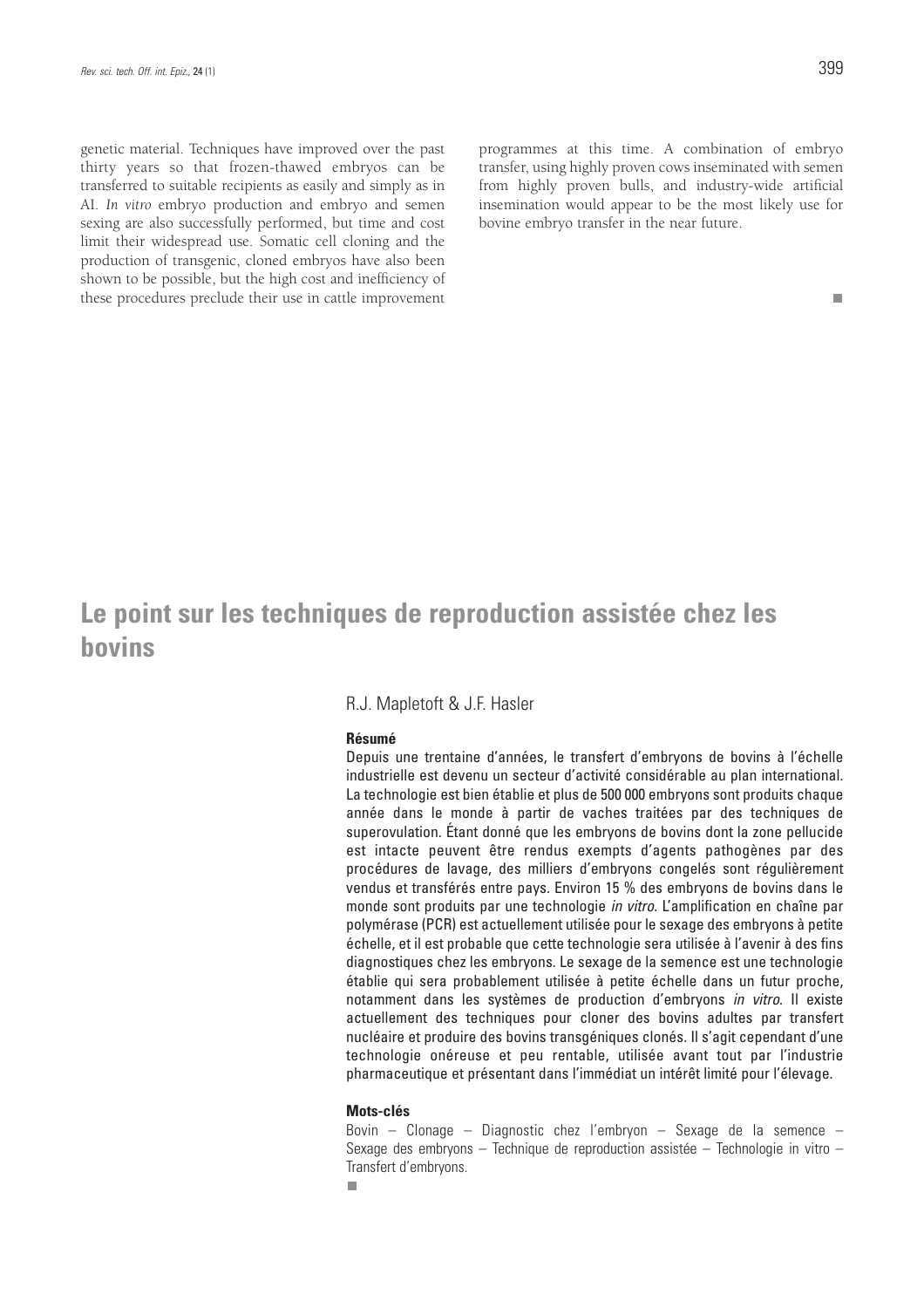### **Panorámica de las técnicas de reproducción asistida en bovinos**

R.J. Mapletoft & J.F. Hasler

#### **Resumen**

La transferencia de embriones bovinos con fines comerciales ha llegado a convertirse, en espacio de unos treinta años, en un importante negocio a escala internacional. Las técnicas están consolidadas, y anualmente se generan en el mundo más de 500.000 embriones a partir de vacas superovuladas. Desde que es posible certificar mediante procedimientos de lavado que un embrión bovino con la zona pelúcida intacta está libre de patógenos, miles de embriones congelados se venden y transfieren de un país a otro con toda normalidad. Aproximadamente un 15% de los embriones bovinos generados en el mundo se obtienen empleando técnicas in vitro. Hoy en día, a pequeña escala, se utiliza la reacción en cadena de la polimerasa (PCR) para elegir el sexo de los embriones, y es probable que en el futuro se extienda este procedimiento al 'diagnóstico de embriones'. La elección del sexo en muestras de semen es una técnica bien descrita que seguramente va a aplicarse a pequeña escala en un futuro próximo, sobre todo en sistemas de producción de embriones in vitro. Técnicamente ya es posible clonar bovinos adultos por transferencia nuclear y generar animales clonados transgénicos. Se trata sin embargo de un procedimiento caro y poco eficiente, utilizado sobre todo por la industria farmacéutica. No cabe prever que resulte de gran utilidad para la producción agropecuaria en un futuro próximo.

#### **Palabras clave**

Bovino – Clonación – Diagnóstico de embrión – Sexaje de embriones – Sexaje de semen – Técnica de reproducción asistida – Técnica in vitro – Transferencia de embrión.

### **References**

- 1. Adams G.P. (1994). Control of ovarian follicular wave dynamics in cattle; implications for synchronization and superstimulation. *Theriogenology*, **41** (1), 19-24.
- 2. Amann R.P. (1999). Issues affecting commercialization of sexed sperm. *Theriogenology*, **52** (8), 1441-1457.
- 3. Betteridge K.J. (1981). An historical look at embryo transfer. *J. Reprod. Fertil.*, **62** (1), 1-13.
- 4. Betteridge K.J. (2003). A history of farm animal embryo transfer and some associated techniques. *Anim. Reprod. Sci.*, **79** (3-4), 203-244.
- 5. Betteridge K.J., Smith C., Stubbings R.B., Xu K.P. & King W.A. (1989). – Potential genetic improvement of cattle by fertilization of fetal embryos *in vitro*. *J. Reprod. Fertil.*, **38** (Suppl.), 87-98.
- 6. Bishop M.D., Hawkins G.A. & Keefer C.L. (1995). Use of DNA markers in animal selection. *Theriogenology*, **43** (1), 61-70.
- 7. Bo G.A., Adams G.P., Pierson R.A. & Mapletoft R.J. (1995). Exogenous control of follicular wave emergence in cattle. *Theriogenology*, **43** (1), 31-40.
- 8. Bo G.A., Baruselli P.S., Moreno D., Cutaia L., Caccia M., Tribulo R., Tribulo H. & Mapletoft R.J. (2002). – The control of follicular wave development for self-appointed embryo transfer programs in cattle. *Theriogenology*, **57** (1), 53-72.
- 9. Bondioli K.R., Westhusin M.E. & Looney C.R. (1990). Production of identical bovine offspring by nuclear transfer. *Theriogenology*, **33** (1), 165-174.
- 10. Bondoc O.L., Smith C. & Gibson J.P. (1989). A review of breeding strategies for genetic improvement of dairy cattle in developing countries. *Anim. Breed. Abstr.*, **57**, 819-829.
- 11. Bousquet D., Twagiramungu H., Morin N., Brisson C., Carboneau G. & Durocher J. (1999). – *In vitro* embryo production in the cow: an effective alternative to the conventional embryo production approach. *Theriogenology*, **51** (1), 59-70.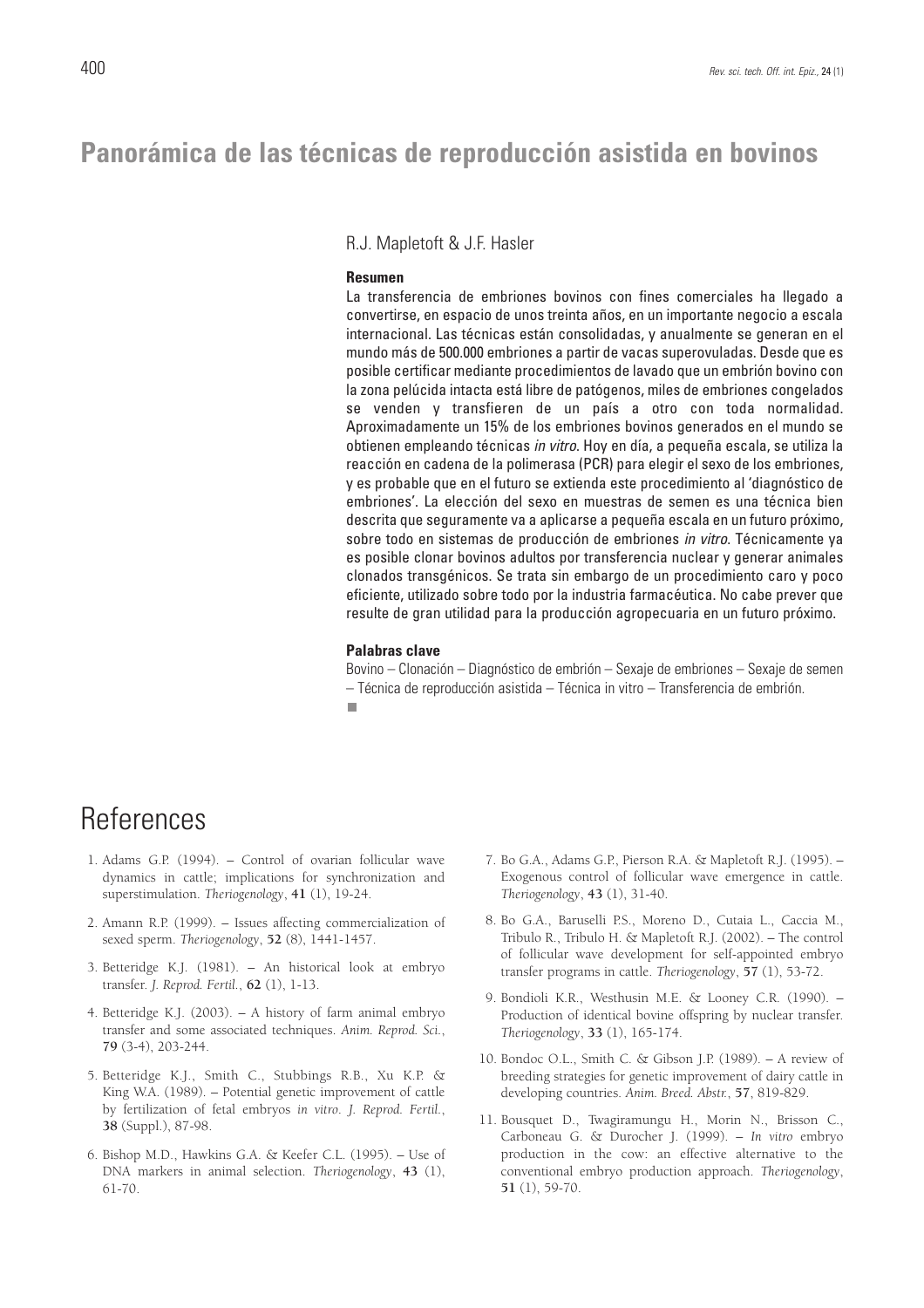- 12. Brackett B.G. & Zuelke K.A. (1993). Analysis of factors involved in the *in vitro* production of bovine embryos. *Theriogenology*, **39** (1), 43-64.
- 13. Brink M.F., Bishop M.D. & Pieper F.R. (2000). Developing efficient strategies for the generation of transgenic cattle which produce biopharmaceuticals in milk. *Theriogenology*, **53** (1), 139-148.
- 14. Campbell K.H., McWhir J., Ritchie W.A. & Wilmut I. (1996). – Sheep cloned by nuclear transfer from a cultured cell line. *Nature*, **380** (6569), 64-66.
- 15. Christensen L.G. (1991). Use of embryo transfer in future cattle breeding schemes. *Theriogenology*, **35** (1), 141-149.
- 16. Cibelli J.B., Stice S.L., Golueke P.J., Kane J.J., Jerry J., Blackwell C., Ponce de León F.A. & Robl J.M. (1998). – Cloned transgenic calves produced from nonquiescent fetal fibroblasts. *Science*, **280** (5367), 1256-1258.
- 17. Drost M., Brand A. & Aarts M.H. (1976). A device for nonsurgical recovery of bovine embryos. *Theriogenology*, **6** (5), 503-508.
- 18. Duby R.T., Damiani P., Looney C.R., Fissore R.A. & Robl J.M. (1996). – Prepuberal calves as oocyte donors: promises and problems. *Theriogenology*, **45** (1), 121-130.
- 19. Elsden R.P., Hasler J.F. & Seidel G.E. Jr (1976). Nonsurgical recovery of bovine eggs. *Theriogenology*, **6** (5), 523- 532.
- 20. Faber D.C., Molina J.A., Ohlrichs C.L., Vander Zwaag D.F. & Ferré L.B. (2003). – Commercialization of animal biotechnology. *Theriogenology*, **59** (1), 125-138.
- 21. Farin P.W., Slenning B.D. & Britt J.H. (1999). Estimates of pregnancy outcomes based on selection of bovine embryos produced *in vivo* or *in vitro*. *Theriogenology*, **52** (4), 659-670.
- 22. Fry R.C., Simpson T.L. & Squires T.J. (1998). Ultrasonically guided transvaginal oocyte recovery from calves treated with or without FSH/GnRH. *Theriogenology*, **49** (6), 1077-1082.
- 23. Garcia A. & Salaheddine M. (1998). Effects of repeated ultrasound-guided transvaginal follicular aspiration on bovine oocyte recovery and subsequent follicular development. *Theriogenology*, **50** (4), 575-585.
- 24. Georges M. & Massey J.M. (1991). Velogenetics, or the synergistic use of marker assisted selection and germ-line manipulation. *Theriogenology*, **35** (1), 151-159.
- 25. Goodhand K.L., Watt R.G., Staines M.E., Hutchinson J.S.M. & Broadbent P.J. (1999). – *In vivo* oocyte recovery and *in vitro* embryo production from bovine donors aspirated at different frequencies or following FSH treatment. *Theriogenology*, **51** (5), 951-961.
- 26. Gordon I. & Lu K.H. (1990). Production of embryos *in vitro* and its impact on livestock production. *Theriogenology*, **33** (1), 77-87.
- 27. Gray K.R., Bondioli K.R. & Betts C.L. (1991). The commercial application of embryo splitting in beef cattle. *Theriogenology*, **35** (1), 37-44.
- 28. Gurdon J.B. & Colman A. (1999). The future of cloning. *Nature*, **402** (6763), 743-746.
- 29. Hasler J.F. (1998). The current status of oocyte recovery, *in vitro* embryo production, and embryo transfer in domestic animals, with an emphasis on the bovine. *J. Anim. Sci.*, **76** (Suppl. 3), 52-74.
- 30. Hasler J.F. (2003). The current status and future of commercial embryo transfer in cattle. *Anim. Reprod. Sci.*, **79** (3-4), 245-264.
- 31. Hasler J.F., Henderson W.B., Hurtgen P.J., Jin Z.Q., McCauley A.D., Mower S.A., Neely B., Shuey L.S., Stokes J.E. & Trimmer S.A. (1995). – Production, freezing and transfer of bovine IVF embryos and subsequent calving results. *Theriogenology*, **43** (1), 141-152.
- 32. Hasler J.F., Hurtgen P.G., Jin Z.Q. & Stokes J.E. (1997). Survival of IVF-derived bovine embryos frozen in glycerol or ethylene glycol. *Theriogenology*, **48** (4), 563-579.
- 33. Hill J.R., Winger Q.A., Long C.R., Looney C.R., Thompson J.A. & Westhusin M.E. (2000). – Development rates of male bovine nuclear transfer embryos derived from adult and fetal cells. *Biol. Reprod.*, **62** (5), 1135-1140.
- 34. Johnson L.A. (2000). Sexing mammalian sperm for production of offspring: the state-of-the-art. *Anim. Reprod. Sci.*, **60-61**, 93-107.
- 35. Johnson L.A., Cran D.G. & Polge C.E. (1994). Recent advances in sex preselection of cattle: flow cytometric sorting of X- and Y-chromosome bearing sperm based on DNA to produce progeny. *Theriogenology*, **41** (1), 51-56.
- 36. Keskintepe L., Pacholczyk G., Machnicka A., Norris K., Curuk M.A., Khan I. & Brackett B.G. (2002). – Bovine blastocyst development from oocytes injected with freezedried spermatozoa. *Biol. Reprod.*, **67** (2), 409-415.
- 37. Kruip T.A.M. & den Daas J.H.G. (1997). *In vitro* produced and cloned embryos: effects on pregnancy, parturition and offspring. *Theriogenology*, **47** (1), 43-52.
- 38. Leibo S.P. & Mazur P. (1978). Methods for the preservation of mammalian embryos by freezing*. In* Methods in mammalian reproduction (J.C. Daniel Jr, ed.). Academic Press, New York, 179-201.
- 39. Leibo S.P. & Mapletoft R.J. (1998). Direct transfer of cryopreserved cattle embryos in North America*. In* Proc. 17th Annual Convention of the American Embryo Transfer Association (AETA), October, San Antonio, Texas. AETA, Hastings, Nebraska, 91-98.
- 40. Lohuis M.M. (1995). Potential benefits of bovine embryomanipulation technologies to genetic improvement programs. *Theriogenology*, **43** (1), 51-60.
- 41. Looney C.R., Lindsey B.R., Gonseth C.L. & Johnson D.L. (1994). – Commercial aspects of oocyte retrieval and *in vitro* fertilization (IVF) for embryo production in problem cows. *Theriogenology*, **41** (1), 67-72.
- 42. Mapletoft R.J. (1985). Embryo transfer in the cow: general procedures. *Rev. sci. tech. Off. int. Epiz.*, **4** (4), 843-858.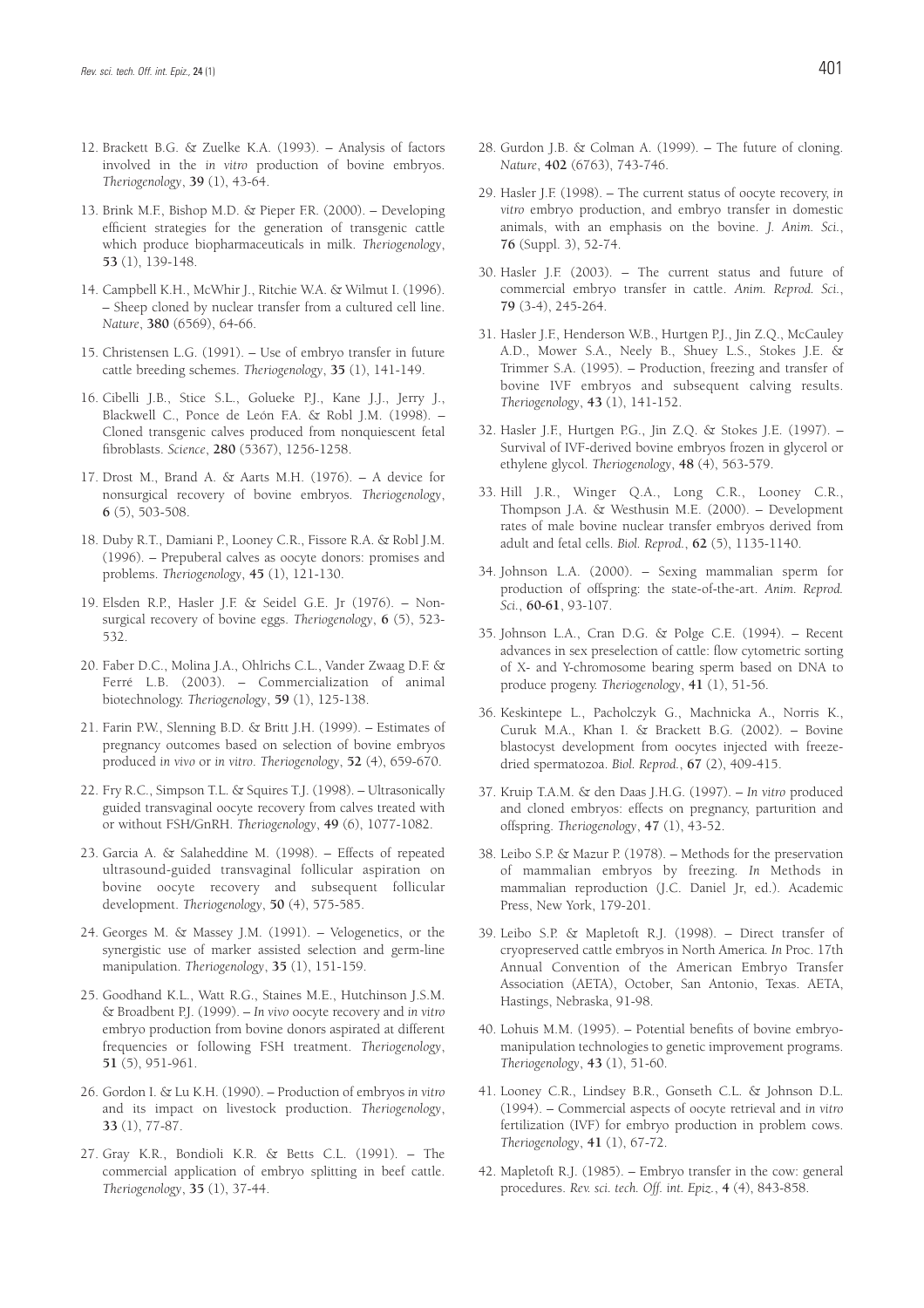- 43. Mapletoft R.J. (1987). Technology of embryo transfer*. In* International Embryo Movement: Proc. Symposium at the XXXIII World Veterinary Congress, sponsored by the International Embryo Transfer Society (IETS), August, Montreal. IETS, Champaign, Illinois, 2-40.
- 44. Marquant-Leguienne B., Delalleau N., Harlay T., Allietta M., Diemert S., LeTallec B. & Guerin B. (2000). – Results of a four-year survey on viral and bacterial contamination in a bovine *in vitro* embryo production system when using slaughterhouse material. *Theriogenology*, **53** (1), 321.
- 45. Niemann H. & Kues W.A. (2003). Application of transgenesis in livestock for agriculture and biomedicine. *Anim. Reprod. Sci.*, **79** (3-4), 291-317.
- 46. OIE (World Organisation for Animal Health) (1985). Round-table meeting on sanitary problems related to embryo transfers, Paris, 9 December 1985. *Rev. sci. tech. Off. int. Epiz.*, **4** (4), 843-913.
- 47. OIE (World Organisation for Animal Health) (2004). Terrestrial Animal Health Code, 13th Ed. OIE, Paris, 554 pp.
- 48. Rall W.F. & Fahy G.M. (1985). Ice-free cryopreservation of mouse embryos at – 196 degrees C by vitrification. *Nature*, **313** (6003), 573-575.
- 49. Robl J.M., Kasinathan P., Sullivan E., Kuroiwa Y., Tomizuka K. & Ishida I. (2003). – Artificial chromosome vectors and expression of complex proteins in transgenic animals. *Theriogenology*, **59** (1), 107-113.
- 50. Rowe R.F., Del Campo M.R., Eilts C.L., French L.R., Winch R.P. & Ginther O.J. (1976). – A single cannula technique for nonsurgical collection of ova from cattle. *Theriogenology*, **6** (5), 471-483.
- 51. Rowe R.F., Del Campo M.R., Critser J.K. & Ginther O.J. (1980). – Embryo transfer in cattle: nonsurgical transfer. *Am. J. vet. Res.*, **41** (7), 1024-1028.
- 52. Rowson L.E.A. & Dowling D.F. (1949). An apparatus for the extraction of fertilized eggs from the living cow. *Vet. Rec.*, **61**, 191.
- 53. Ruane J. & Smith C. (1989). The genetic response possible in dairy cattle improvement by setting up a multiple ovulation and embryo transfer (MOET) nucleus scheme. *Genet. Selec. Evol.*, **21**, 169-183.
- 54. Seidel G.E. Jr (1981). Superovulation and embryo transfer in cattle. *Science*, **211** (4480), 351-358.
- 55. Seidel G.E. Jr (2003). Economics of selecting for sex: the most important genetic trait. *Theriogenology*, **59** (2), 585-598.
- 56. Seidel G.E. Jr, Schenk J.L., Herickhoff L.A., Doyle S.P., Brink Z., Green R.D. & Cran D.G. (1999). – Insemination of heifers with sexed semen. *Theriogenology*, **52** (8), 1407-1420.
- 57. Sinclair K.D., Broadbent P.J. & Dolman D.F. (1995). *In vitro* produced embryos as a means of achieving pregnancy and improving productivity in beef cows. *Anim. Sci.*, **60**, 55-64.
- 58. Singh E.L. (1985). Disease control: procedures for handling embryos. *Rev. sci. tech. Off. int. Epiz.*, **4** (4), 867-872.
- 59. Smith C. (1988). Applications of embryo transfer in animal breeding. *Theriogenology*, **29** (1), 203-212.
- 60. Smith C. (1988). Genetic improvement of livestock using nucleus breeding units. *World Anim. Rev.*, **65**, 2-10.
- 61. Smith C. & Ruane J. (1987).  $-$  Use of sib testing as a supplement to progeny testing to improve the genetic merit of commercial semen in dairy cattle. *Can. J. anim. Sci.*, **67**, 985-990.
- 62. Stice S.L., Robl J.M., Ponce de León F.A., Jerry J., Golueke P.G., Cibelli J.B. & Kane J.J. (1998). – Cloning: new breakthroughs leading to commercial opportunities. *Theriogenology*, **49** (1), 129-138.
- 63. Stringfellow D.A. (1998). Recommendations for the sanitary handling of *in vivo* derived embryos. *In* Manual of the International Embryo Transfer Society: a procedural guide and general information for the use of embryo transfer technology, emphasizing sanitary procedures (D.A. Stringfellow & S.M. Seidel, eds), 3rd Ed. International Embryo Transfer Society, Savoy, Illinois, 79-84.
- 64. Stringfellow D.A. & Seidel S.M. (eds) (1998). Manual of the International Embryo Transfer Society: a procedural guide and general information for the use of embryo transfer technology, emphasizing sanitary procedures, 3rd Ed. International Embryo Transfer Society, Savoy, Illinois, 170 pp.
- 65. Stringfellow D.A. & Givens M.D. (2000). Epidemiologic concerns relative to *in vivo* and *in vitro* production of livestock embryos. *Anim. Reprod. Sci.*, **60-61**, 629-642.
- 66. Stringfellow D.A., Givens M.D. & Waldrop J.G. (2004). Biosecurity issues associated with current and emerging embryo technologies. *Reprod. Fertil. Dev.*, **16** (1-2), 93-102.
- 67. Taneja M., Bols P.E.J., Van de Velde A., Ju J.-C., Schreiber D., Tripp M.W., Levine H., Echelard Y., Riesen J. & Yang X. (2000). – Developmental competence of juvenile calf oocytes *in vitro* and *in vivo*: influence of donor animal variation and repeated gonadotropin stimulation. *Biol. Reprod.*, **62** (1), 206-213.
- 68. Teepker G. & Keller D.S. (1989). Selection of sires originating from a nucleus breeding unit for use in a commercial dairy population. *Can. J. anim. Sci.*, **69**, 595-604.
- 69. Thibier M. (1998). Introduction. The establishment and evolution of the International Embryo Transfer Society: personal observations*. In* Manual of the International Embryo Transfer Society: a procedural guide and general information for the use of embryo transfer technology, emphasizing sanitary procedures (D.A. Stringfellow & S.M. Seidel, eds), 3rd Ed. International Embryo Transfer Society, Savoy, Illinois, 1-6.
- 70. Thibier M. (2003). More than half a million bovine embryos transferred in 2002: a report of the International Embryo Transfer Society Data Retrieval Committee. *IETS Newsletter*, **21** (4), 12-19.
- 71. Thibier M. & Nibart M. (1995). The sexing of bovine embryos in the field. *Theriogenology*, **43** (1), 71-80.